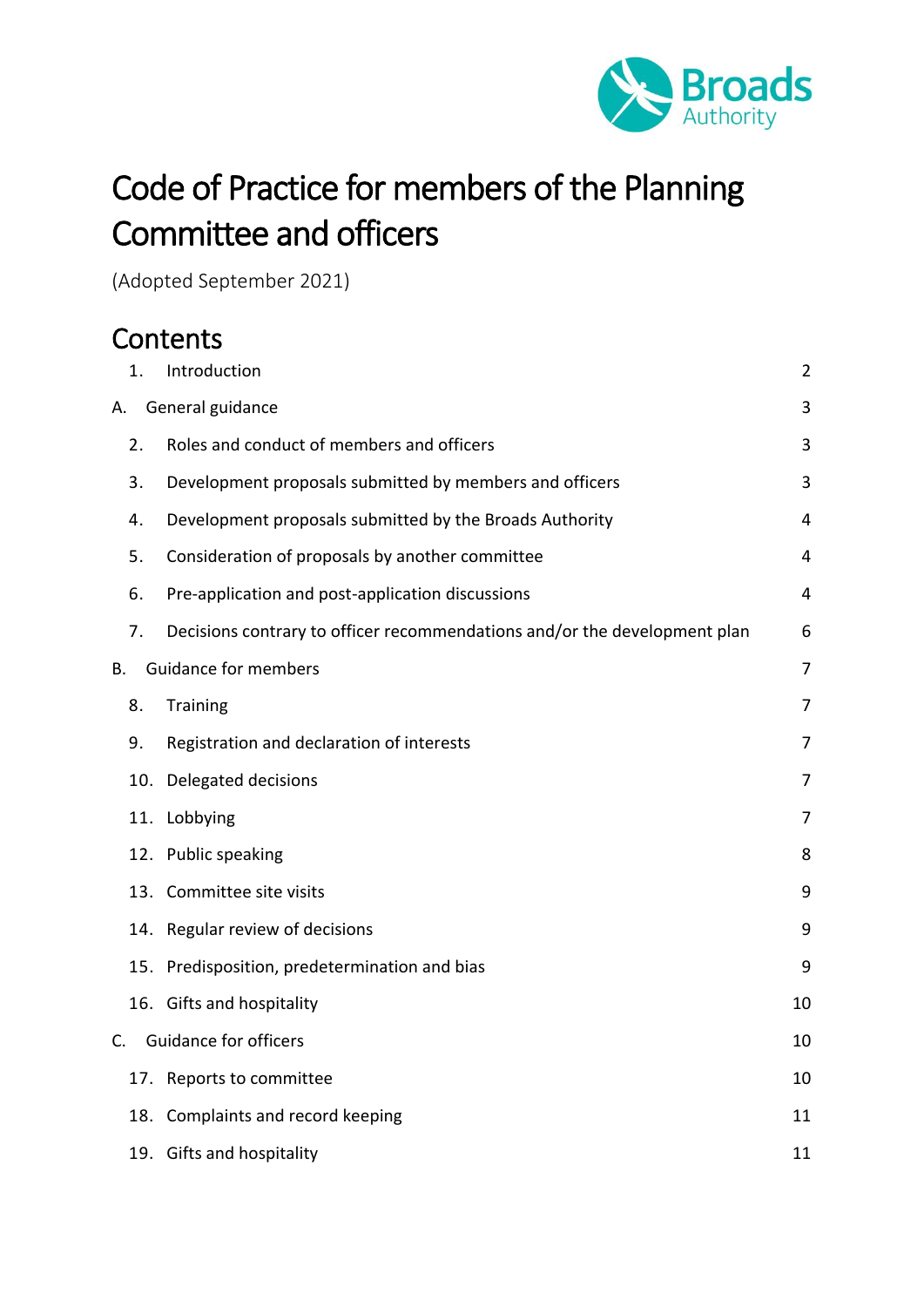| Public Speaking Scheme at Planning Committee                    |    |
|-----------------------------------------------------------------|----|
| Purpose                                                         | 12 |
| Objecting to an application                                     | 12 |
| Supporting an application                                       | 12 |
| Speaking at committee                                           | 12 |
| Deferral                                                        | 14 |
| Appendix 2 - Protocol at Planning Committee site visits         | 15 |
| Selection of site visits                                        | 15 |
| Member attendance                                               | 15 |
| Dates and times                                                 | 15 |
| Other attendees                                                 | 15 |
| Conduct at site visit                                           | 16 |
| Appendix 3 - Predetermination and bias - examples               |    |
| Connection with someone affected by a decision                  | 18 |
| Improper involvement of someone with an interest in the outcome | 18 |
| Prior involvement                                               | 18 |
| Commenting before a decision is made                            | 18 |

#### <span id="page-1-0"></span>1. Introduction

- 1.1. The successful operation of the Broads Authority's planning function relies on mutual trust between its members and officers, and an understanding of each other's respective roles. It also relies on each acting in a way that is fair and impartial, and clearly seen to be so.
- 1.2. The purpose of this Code of Practice is to give clear guidance to Authority members and officers involved in operating the planning function for the Broads executive area, and to give public confidence that the Authority's decision-making on planning matters is informed, open and fair. This Code of Practice is supplementary to the Authority's Member Code of Conduct (see para 1.2 below) and should be read in conjunction with that document.
- 1.3. Members and officers should also refer to the following guidance:
	- [Openness and transparency on personal interests](https://www.gov.uk/government/publications/openness-and-transparency-on-personal-interests-guidance-for-councillors) (Department for Communities and Local Government, 2013)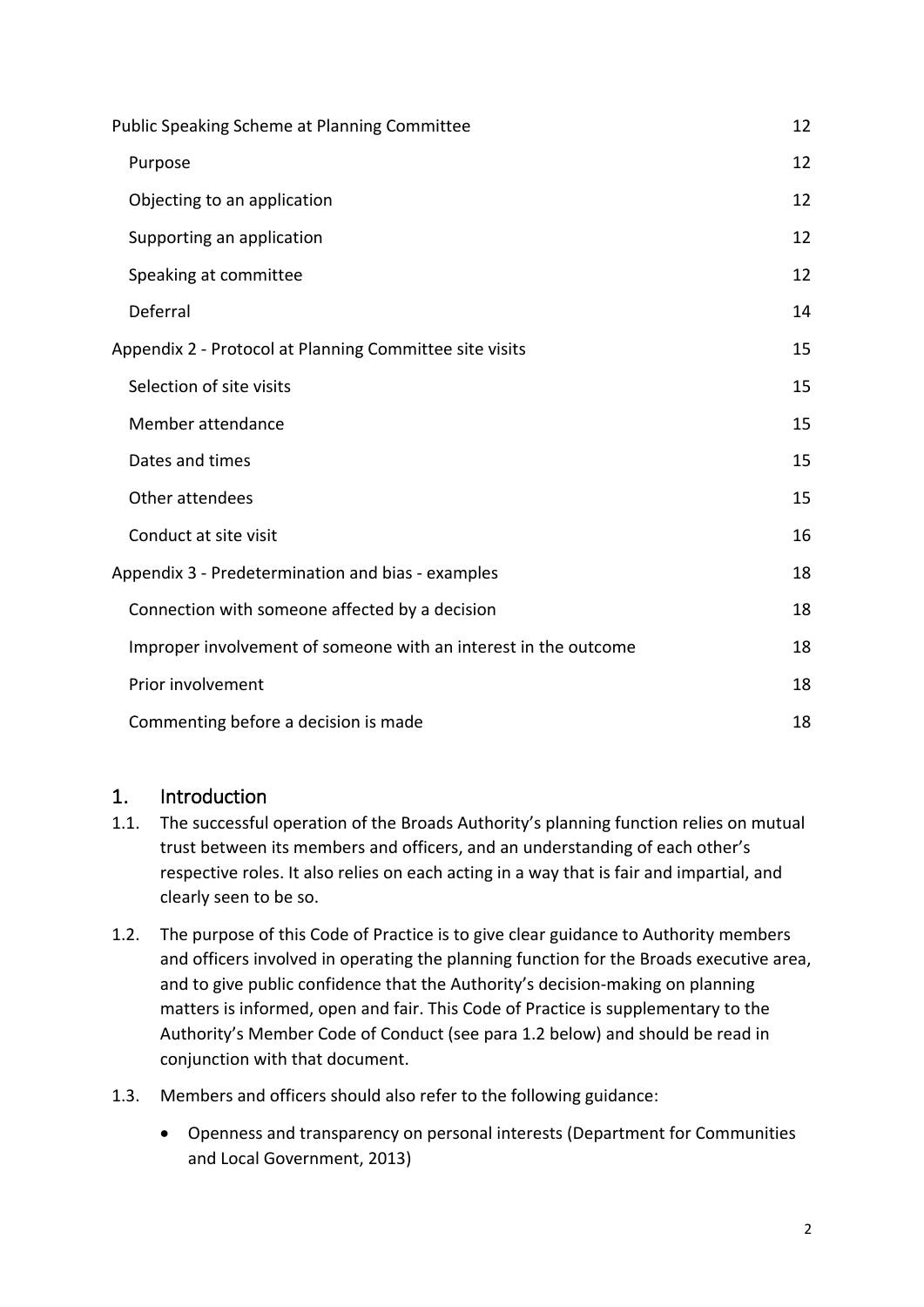- [Probity in Planning](https://www.local.gov.uk/probity-planning-advice-councillors-and-officers-making-planning-decisions) ( Local Government Association, 2019)
- [Code of Practice for Planning Decisions](https://www.broads-authority.gov.uk/planning/planning-permission/how-we-make-decisions/code-of-practice-for-planning-decisions) (Broads Authority)
- [Code of Practice for Planning Consultations](https://www.broads-authority.gov.uk/planning/planning-permission/How-do-I-comment-on-an-application/code-of-practice-for-planning-consultations) (Broads Authority)

# <span id="page-2-0"></span>A. General guidance

#### <span id="page-2-1"></span>2. Roles and conduct of members and officers

- 2.1. The Authority's [Protocol on Member and Officer Relations](https://www.broads-authority.gov.uk/__data/assets/pdf_file/0022/242761/Protocol-on-Member-and-Officer-Relations-in-the-BA.pdf) sets out the respective and complementary roles of members and officers, and what they can expect from each other.
- 2.2. Members are expected to follow the Authority's Member [Code of Conduct.](http://www.broads-authority.gov.uk/broads-authority/committees/constitutional-documents) It is important to note that failure to follow the recommendations in this Code of Practice may be taken into account in any investigation into allegations of maladministration, and may also indicate a breach of the Member Code of Conduct. Officers, and advisors acting on behalf of the Authority, are expected to follow their appropriate code of professional conduct.
- 2.3. While members will take due note of officer recommendations, it is the members who take the decisions (other than where decisions are dealt with under delegated powers). In doing so, they must represent the interests of the Broads executive area as a whole. For planning matters, this means taking decisions based firmly on the policies of the development plan, unless other material considerations indicate otherwise.

## <span id="page-2-2"></span>3. Development proposals submitted by members and officers

- 3.1. The Authority recognises that development proposals submitted by serving or former members and officers and their close friends and relations could give rise to suspicion of impropriety. To avoid this, any such proposals will be dealt with in the following way:
	- The Authority's Monitoring Officer will be informed of the proposal.
	- The proposal will be reported to the Planning Committee and will **not** be dealt with under delegated powers.
	- The Monitoring Officer will confirm whether the proposal has been processed in accordance with the usual practice, with a note made on the application file.
	- Serving Authority members who act as agents for people pursuing a planning matter, or who submit planning proposals in their own right, must play no part in the decision-making process for that proposal.
	- Members should ensure that they declare any disclosable pecuniary and other interests (see Section 9 below).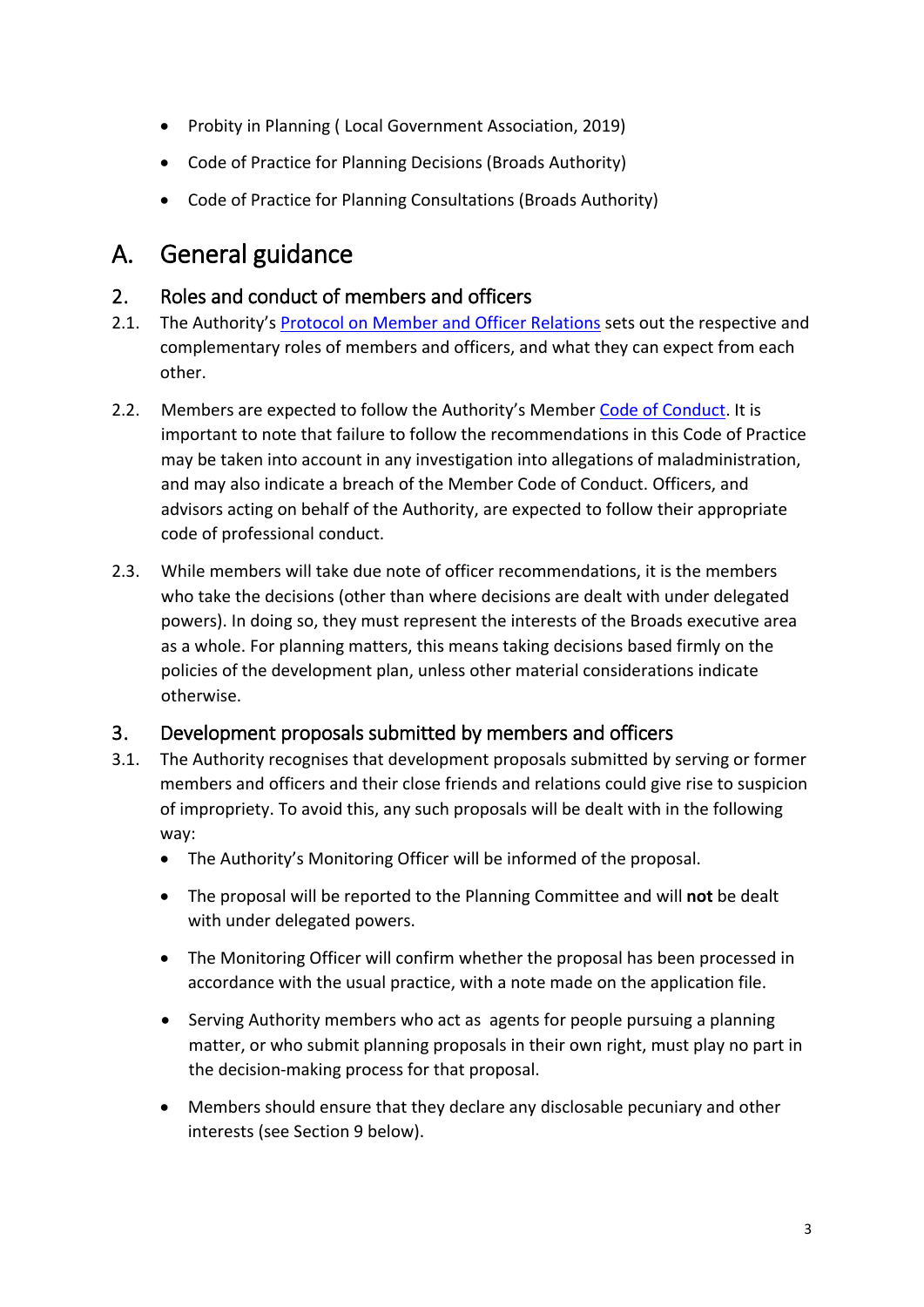• Members and officers who have submitted their own planning applications should not contact or correspond with members of the Planning Committee in respect of that application, from the submission of the application until the decision notice has been issued.

#### <span id="page-3-0"></span>4. Development proposals submitted by the Broads Authority

4.1. The Authority's scheme of delegated powers does not require that any development proposal by the Broads Authority must be determined by Planning Committee, but for reasons of transparency and openness such applications would usually be referred to the Committee under the Director's discretion provisions in the scheme of delegated powers.

## <span id="page-3-1"></span>5. Consideration of proposals by another committee

- 5.1. A planning proposal may be discussed at another committee of the Broads Authority, such as the Navigation Committee or the full Authority, before the application comes to the Planning Committee. In such cases, members should avoid unqualified expressions of support or opposition that might lead a fair minded and informed member of the public to think a member has already made up their mind before the application comes to the Planning Committee (see section 14 below on predisposition, predetermination and bias). If a member wishes to participate and vote at another committee and at Planning Committee, they must declare at the other committee that:
	- (i) They understand they are considering the proposal within the remit of the other committee and not coming to a decision on all, or necessarily any, of the matters that are material to a planning application.
	- (ii) Notwithstanding participating or voting at the other committee they will, when the matter comes before the Planning Committee, consider any planning application afresh, taking account of any representations for and against the proposal in the light of up to date circumstances.
- 5.2. Any member unable to consider the proposal afresh at the Planning Committee should withdraw from the meeting when the item is considered.

## <span id="page-3-2"></span>6. Pre-application and post-application discussions

- 6.1. Discussions between developers and the Authority can be of considerable benefit, and are encouraged by government. Applicants may also organise their own form of consultation, to which members may be invited. In such circumstances, the following guidance should be followed.
- 6.2. Where a planning application has **not** been submitted:
	- (i) Members should refer those who approach them for planning, procedural or technical advice to officers.
	- (ii) Exceptionally, and generally only in the case of major applications raising significant issues, it may be appropriate for members to be involved in an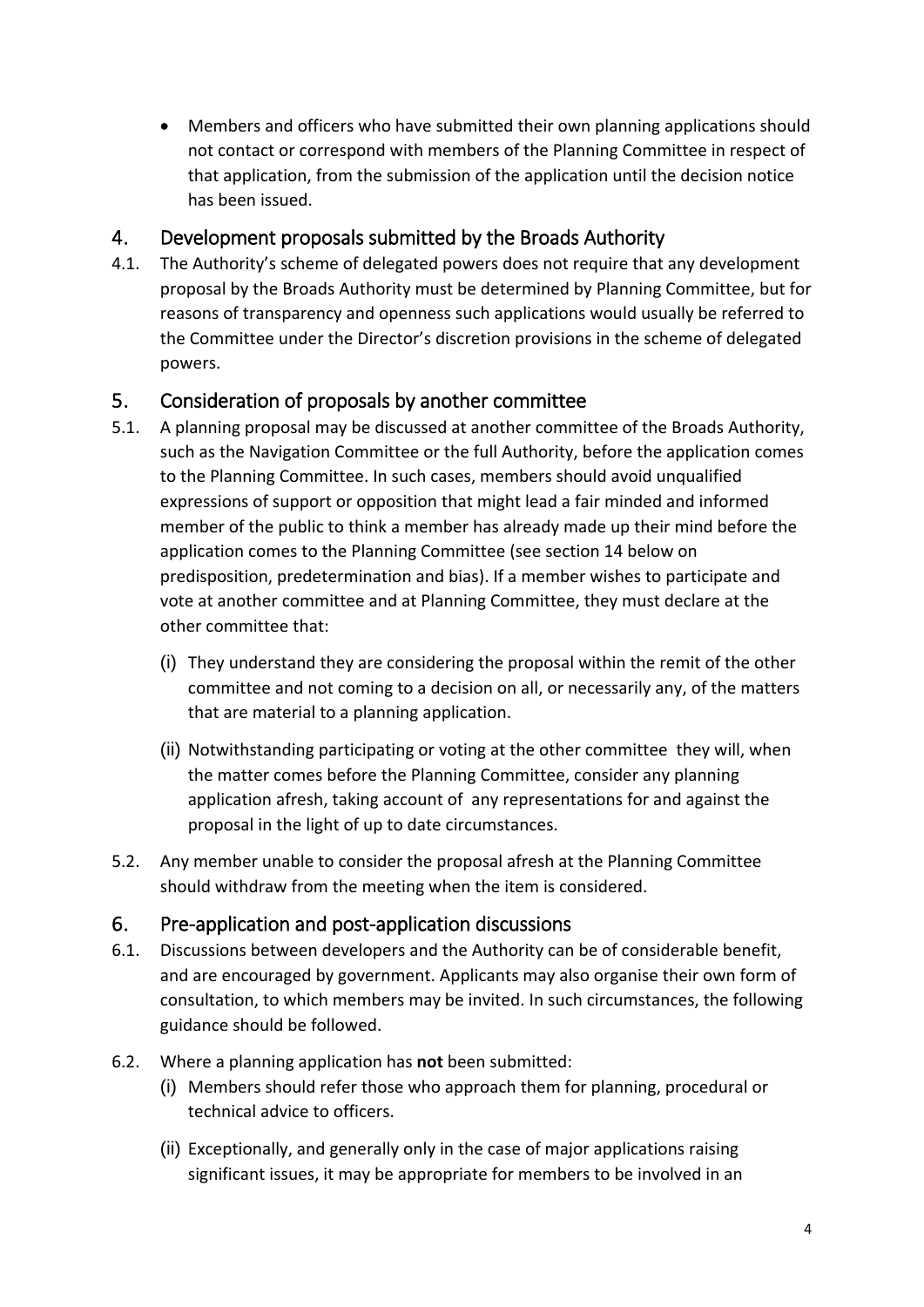application prior to its submission. Minutes should be taken of any meeting with a member, and the minutes attached for committee. Such involvement will be limited to:

- a. Public exhibitions or public meetings. Members should not attend a planning presentation without asking an officer to be present
- b. Committee site visits as part of the pre-application process.
- c. (Very exceptionally) private meetings between the applicant and the Authority or third parties. Members should be accompanied by the relevant officer and not attend such meetings alone.
- (iii) In the case of all such meetings:
	- a. A member's remit and the purpose of their involvement is to identify issues and understand local concerns, and this should be made clear.
	- b. A member must maintain an impartial listening role and avoid expressing an opinion or giving advice beyond outlining adopted planning policies.
	- c. Any discussion should not develop into negotiations, and it must be made clear that they are not part of the determination process.
	- d. Discussions should not touch on commercially sensitive or confidential information, bearing in mind the need for transparency and the requirements of the Freedom of Information Act.
	- e. Officers of appropriate seniority should attend, and make written notes of the proceedings to be kept on file; and
	- f. A member's involvement should, wherever possible, be authorised by the Planning Committee, and their involvement recorded in any subsequent committee report.
- 6.3. Where a planning application **has** been submitted:
	- (i) A member's involvement prior to consideration at Planning Committee will be limited to public meetings and committee site visits (referred to in paragraph 5.2above).
	- (ii) If approached, a member should advise the applicant(s) to contact the Planning Officer for further guidance.
	- (iii) In the case of meetings between the applicant and Planning Officer(s):
		- a. The officer(s) should clarify at the outset that discussions will not bind the Authority to making a particular decision.
		- b. No views will be expressed on the outcome of the application, since not all information will be to hand and consultation will not have taken place*.*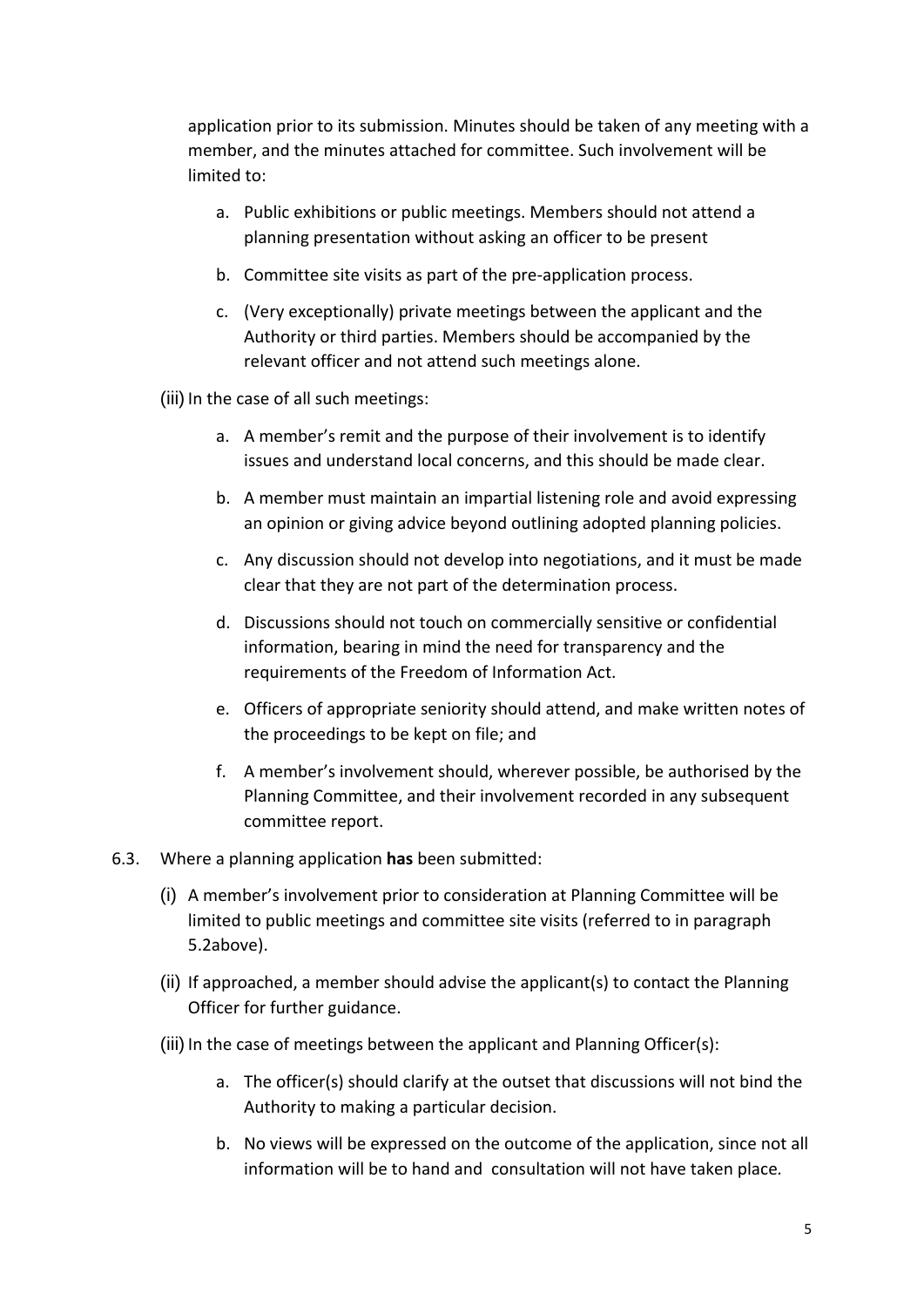- c. Advice should be consistent and based on the development plan and material considerations.
- d. Advice should be, and be seen to be, impartial.
- e. A written note should be made by the officer(s) of all meetings and telephone discussions.
- f. The officer(s) should meet applicant(s) on Authority premises, other than in exceptional cases or for site familiarisation purposes.
- 6.4. Members should not seek to influence or put pressure on officers to support a particular form of action.
- 6.5. These guidelines also apply to meetings to discuss planning applications or development proposals called by third parties, including attendance at parish council or other public meetings.
- 6.6. Generally, members should not say anything that gives the appearance they have made up their mind on an application (see section 14 below). They should not accept any hospitality offered by the applicant or other interested party at a public meeting or public exhibition unless it is also offered to the public at large (see sections 15 and 18 below).
- <span id="page-5-0"></span>7. Decisions contrary to officer recommendations and/or the development plan
- 7.1. The law requires that where the development plan is relevant, decisions should be taken in accordance with it unless material considerations indicate otherwise.
- 7.2. All applications that are not in accordance with the development plan must be advertised as a departure in accordance with statutory procedures.
- 7.3. If it is intended to approve such an application, then:
	- material considerations must be clearly identified;
	- reasons for overriding the development plan must be clearly demonstrated in the committee report; and
	- referral to the Secretary of State may be necessary, depending upon the relevant type and scale of the development proposed (section 77 of the Town and Country Planning Act 1990).
- 7.4. If the Planning Committee takes a decision contrary to the officer recommendation:
	- the reasons for the contrary decision should be clearly set out by the committee and agreed at that committee meeting before a vote is taken;
	- the officer should have the opportunity to explain the implications of the contrary decision;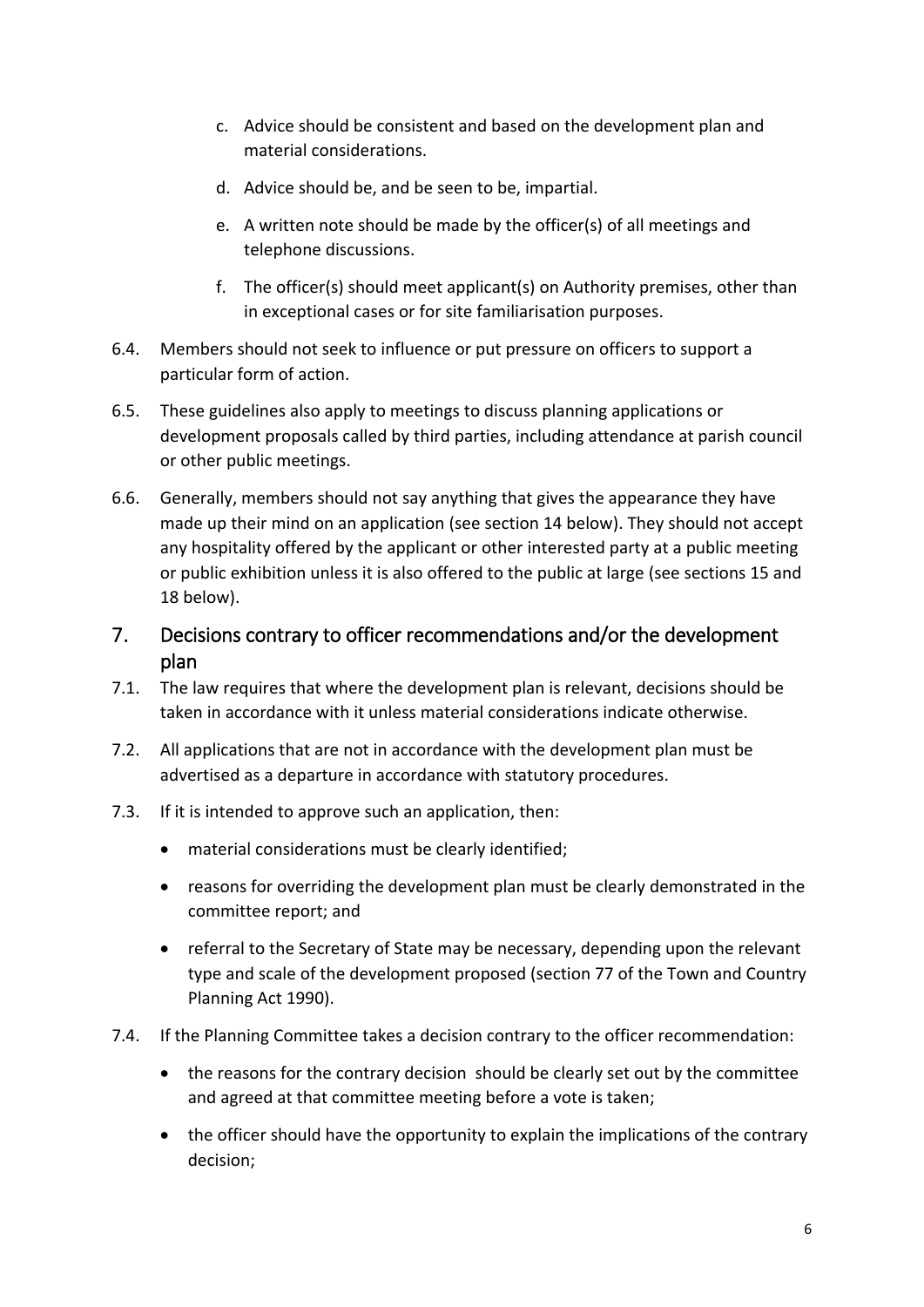- appropriate conditions should be clearly set out and agreed at that committee meeting, before a vote is taken;
- the Monitoring Officer or their representative should ensure that procedures have been properly followed; and
- a detailed minute of the reasons for the contrary decision should be made and kept on the application file.
- 7.5. In the case of applications where new issues of material consideration are raised on the day of the committee meeting, or if there is a concern about the validity of the reasons for a contrary decision, or if members are under undue pressure, the application may be deferred at the Chair's discretion to allow time to compile additional advice to members.

# <span id="page-6-0"></span>B. Guidance for members

## <span id="page-6-1"></span>8. Training

- 8.1. All members of the Planning Committee are required to participate in training on the planning system as it applies in the Broads executive area. This training must be completed as soon as possible after a member's appointment, and before they serve on the committee.
- 8.2. Regular update training will be undertaken by all members at least once a year.

## <span id="page-6-2"></span>9. Registration and declaration of interests

- 9.1. The [Member Code of Conduct](https://www.broads-authority.gov.uk/__data/assets/pdf_file/0024/186126/Member-Code-of-Conduct.pdf) sets out provisions relating to the declaration of disclosable pecuniary interest (DPI) and other interests. All matters required to be recorded in the Register of Interests relating to a matter before the Planning Committee must be disclosed to the meeting. There is an opportunity to declare interests at the start of each meeting.
- 9.2. [Probity in Planning](https://www.local.gov.uk/probity-planning-advice-councillors-and-officers-making-planning-decisions) (LGA, 2019) also has detailed further guidance on the registration and disclosure of interests, including a flowchart on what to disclose and the extent of any further involvement once a declaration is made.

## <span id="page-6-3"></span>10. Delegated decisions

10.1. Any member of the Authority may request, within 21 days of receipt of the schedule of the planning applications, that an application is placed before the Planning Committee for a decision. In such cases, the member must provide appropriate planning reasons in writing.

## <span id="page-6-4"></span>11. Lobbying

11.1. Lobbying of and by members is a normal and perfectly proper part of the democratic process. However, lobbying can lead to a member's impartiality and integrity being called into question. If a member is approached by planning applicants, objectors or supporters, they should: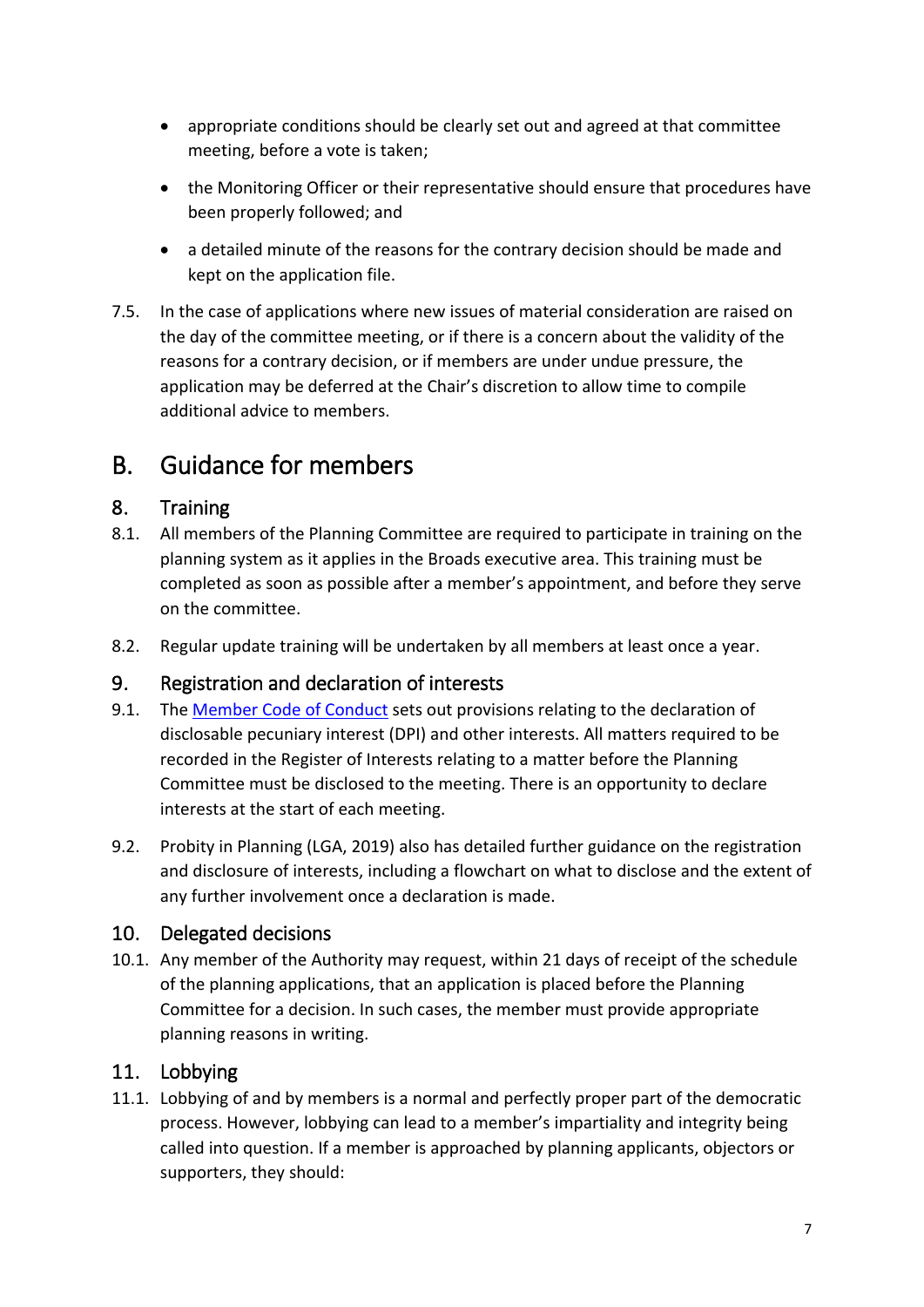- listen, but not express views or opinions on any application, nor negotiate;
- refer the lobbyist to a professional officer, or meet the lobbyist in the presence of an officer;
- notify an officer of the lobbying approach and the summary of any discussions;
- If the member receives any correspondence on an application between the agenda being published and the items being considered at committee, they should forward it to the relevant officers, in case the officers are unaware of the content of the correspondence;
- confirm they will only be able to take a decision after having heard all the relevant evidence and arguments at committee;
- in any reply to correspondence either supporting or opposing an application, explain their neutral position and pass any relevant written information to officers for the file;
- before speaking at committee, declare any lobbying approaches, attendance at an informal site visit or a meeting on an application or other planning issue in the company of an applicant or consultee;
- if they have gone public in support of a particular outcome or campaigned actively for it, recognise that they may well have pre-determined the issue and should withdraw from discussion of the item (see section 14).
- 11.2. Members should not put pressure on officers for a particular recommendation.
- 11.3. Members should not become a member of, lead or represent an organisation whose primary purpose is to lobby to promote or oppose planning proposals, unless it is the member's intention to openly campaign on the matter and to step away from consideration of the matter at Planning Committee. This does not prevent members joining general interest groups that reflect their area of interest and that concentrate on issues beyond particular planning proposals (e.g. a Wildlife Trust or local civic society) but they should disclose that interest on the grounds of transparency where the organisation has made representations on a particular proposal.
- 11.4. If a member speaks on behalf of a lobby group or as a campaigner (for example on a proposal within their ward) at a decision-making committee, they should withdraw from the meeting once the public or ward member speaking opportunities have been completed.

#### <span id="page-7-0"></span>12. Public speaking

12.1. Public speaking at Planning Committee is allowed in accordance with the agreed Public Speaking Scheme (Appendix 1). The Scheme does **not** apply to enforcement matters, applications dealt with under delegated powers, consultations or policy matters.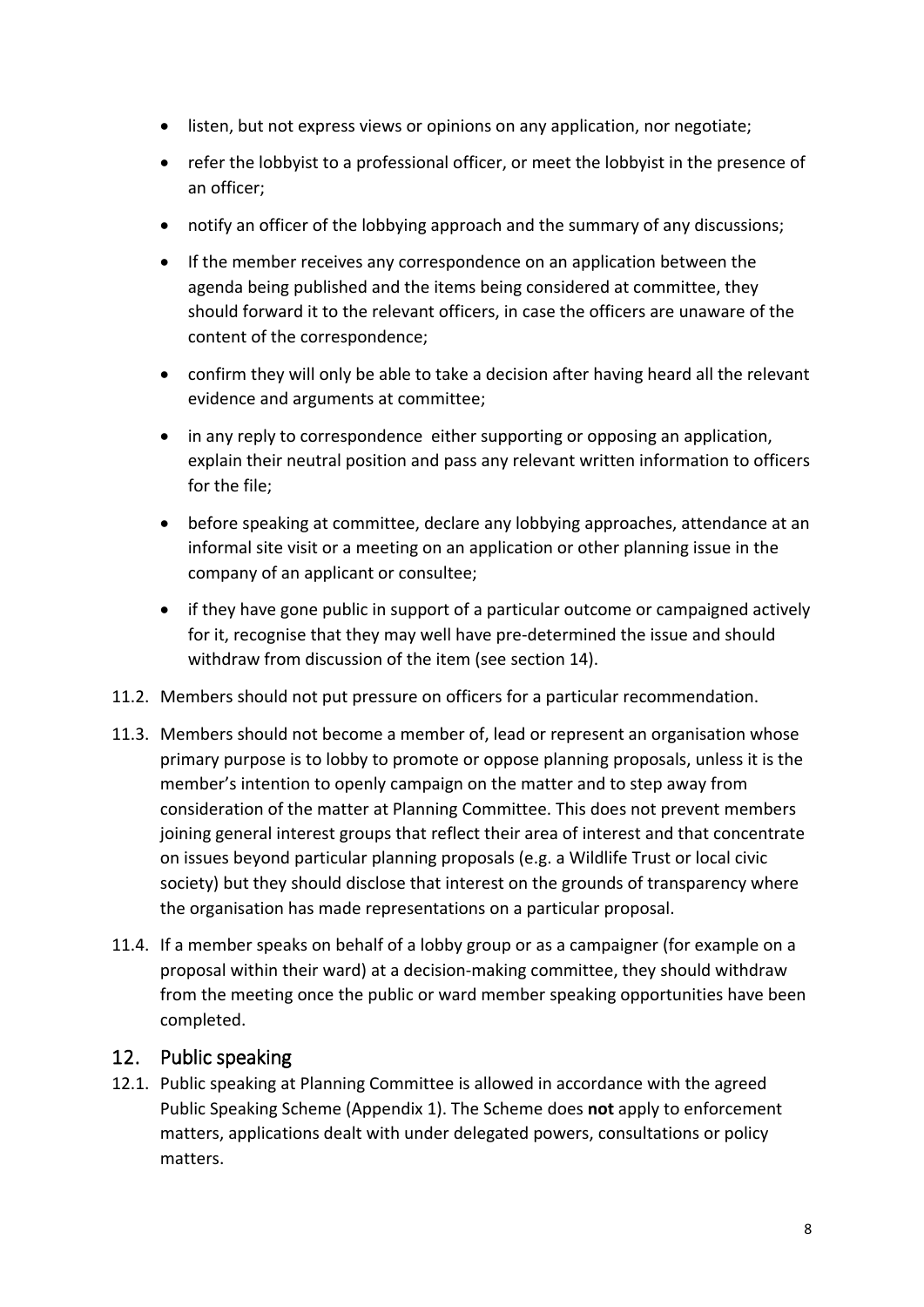- 12.2. At the start of each meeting, the Chair will outline the public speaking process.
- 12.3. Members should not allow the public to communicate with them during committee proceedings, other than through the agreed protocol, as this may give the appearance of bias. This includes the use of mobile or other electronic devices..

#### <span id="page-8-0"></span>13. Committee site visits

- 13.1. A committee site visit will be held if there is a significant benefit in doing so. Reasons may include where the impact of the proposed development is difficult to visualise, where applicant and objector comments cannot be expressed adequately in writing and a site visit would show that members have listened to the arguments, or where the proposal is particularly contentious. The reason for holding a site visit will be included in the committee minutes.
- 13.2. The decision to hold a site visit is at the committee's discretion, and visits are held in accordance with the agreed protocol (Appendix 2).

#### <span id="page-8-1"></span>14. Regular review of decisions

14.1. The Planning Committee will regularly receive a list of delegated decisions, quarterly statistics on performance and results of the annual customer satisfaction survey, as well as the regular updates on appeals and enforcement. Members will also have the opportunity to carry out site visits of implemented planning permissions. This information will assist members to refine their understanding of the impact of their decisions, and to help the discussions on planning policy presented to them, in particular as part of the work for the review of the Local Plan for the Broads.

#### <span id="page-8-2"></span>15. Predisposition, predetermination and bias

- 15.1. Members are entitled to have and express their own views, as long as they are prepared to reconsider their position in the light of all the evidence and arguments, giving what they feel is the right weight to those material considerations. They must not give the impression that their mind is closed before the matter is considered by the decision-making committee.
- 15.2. It is not a problem for a member to be predisposed in respect of a particular planning matter. 'Predisposition' is where a member holds a preliminary view for or against an issue, such as an application for planning permission, but has an open mind to the merits of the arguments before they make the final decision at the committee meeting. This includes having a preliminary view about how they are likely to vote before the meeting, or expressing that view publicly..
- 15.3. On the other hand, 'predetermination' or bias can lead to problems. This is where a member is closed to the merits of any arguments relating to a particular issue, such as an application for planning permission, and decides on the issue without taking the evidence and arguments into account. This could lead to a challenge to the decision made through a judicial review application to the courts.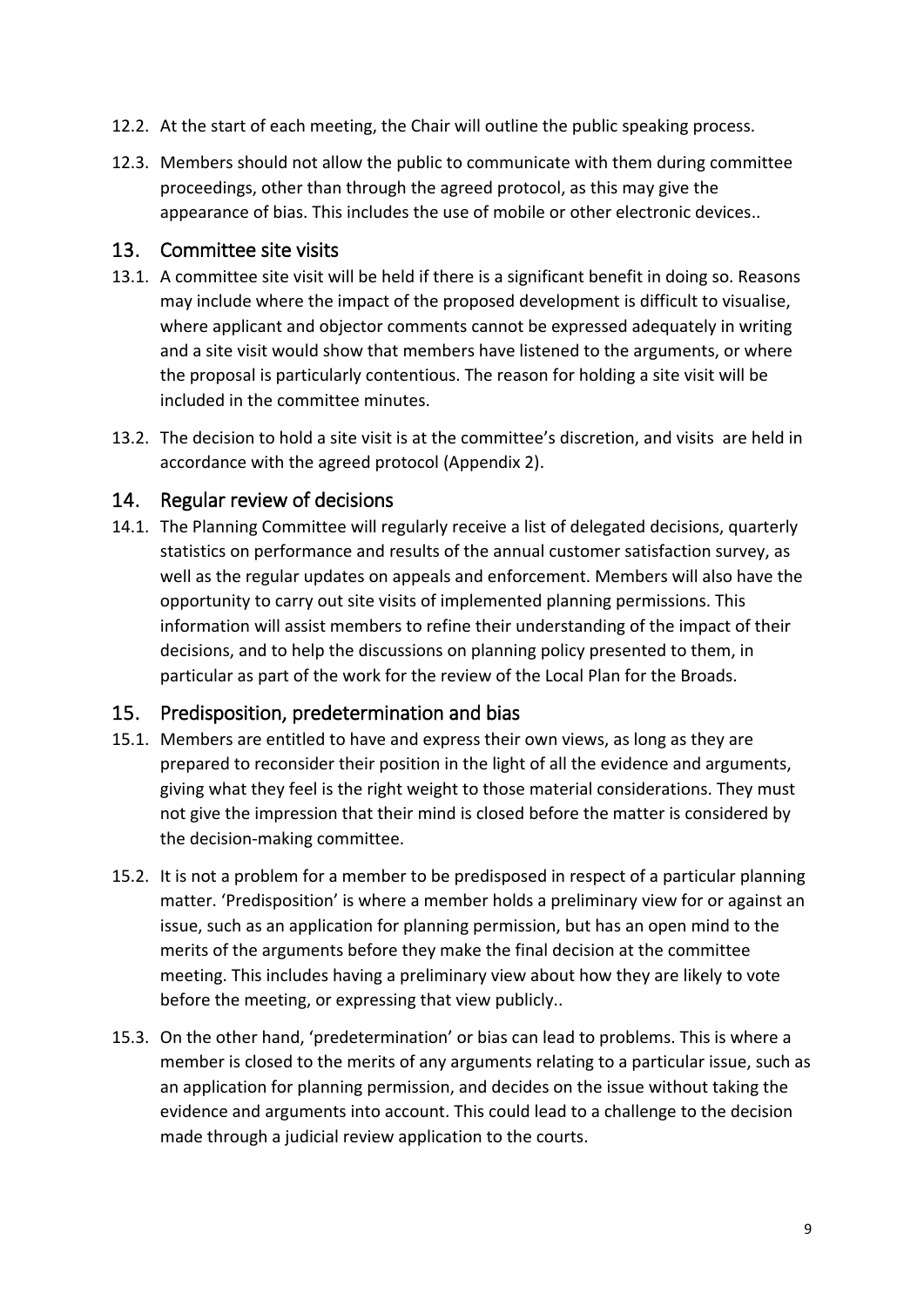- 15.4. Members must not even appear to have already decided how they will vote at the meeting, such that nothing will change their mind. This impression can be created in a number of ways, such as quotes to the press, comments to officers, or what they have said at meetings or written in correspondence.
- 15.5. Membership of an organisation such as a national charity will rarely amount to predetermination or bias on its own, unless the organisation has a particular vested interest in the outcome of a specific decision that a member is involved in making. Members should also refer to the Code of Conduct relating to the declaration of interests for guidance.
- 15.6. There is an important difference between those members involved in taking a decision and those members seeking to influence it, as the latter. are generally free to speak about how they want that decision to go. When considering whether there is an appearance of predetermination or bias, members responsible for making the decision should apply the following test: Would a fair-minded and informed observer, having considered the facts, decide there is a real possibility that the member had predetermined the issue or was biased?
- 15.7. When applying this test, members should be aware of the fine line between being predisposed, and being predetermined or biased, , and should exercise caution and express themselves clearly where they are predisposed. Appendix 3 gives examples of the different circumstances in which predetermination and bias may arise.

## <span id="page-9-0"></span>16. Gifts and hospitality

16.1. Members should refer to the Member Code of Conduct for guidance on the receipt of gifts and hospitality.

# <span id="page-9-1"></span>C. Guidance for officers

#### <span id="page-9-2"></span>17. Reports to committee

- 17.1. To ensure adequate consideration of the issues, consistency of decision-making, clarity of reasoning behind the recommendation and public confidence, the following information should be contained in reports to the Planning Committee:
	- accurate information, with representations by consultees adequately summarised;
	- a clear explanation of the development plan, site or related history and other material considerations;
	- a technical appraisal that clearly justifies the recommendation;
	- a full justification of material considerations if the recommendation is contrary to the development plan;
	- a written recommendation of action.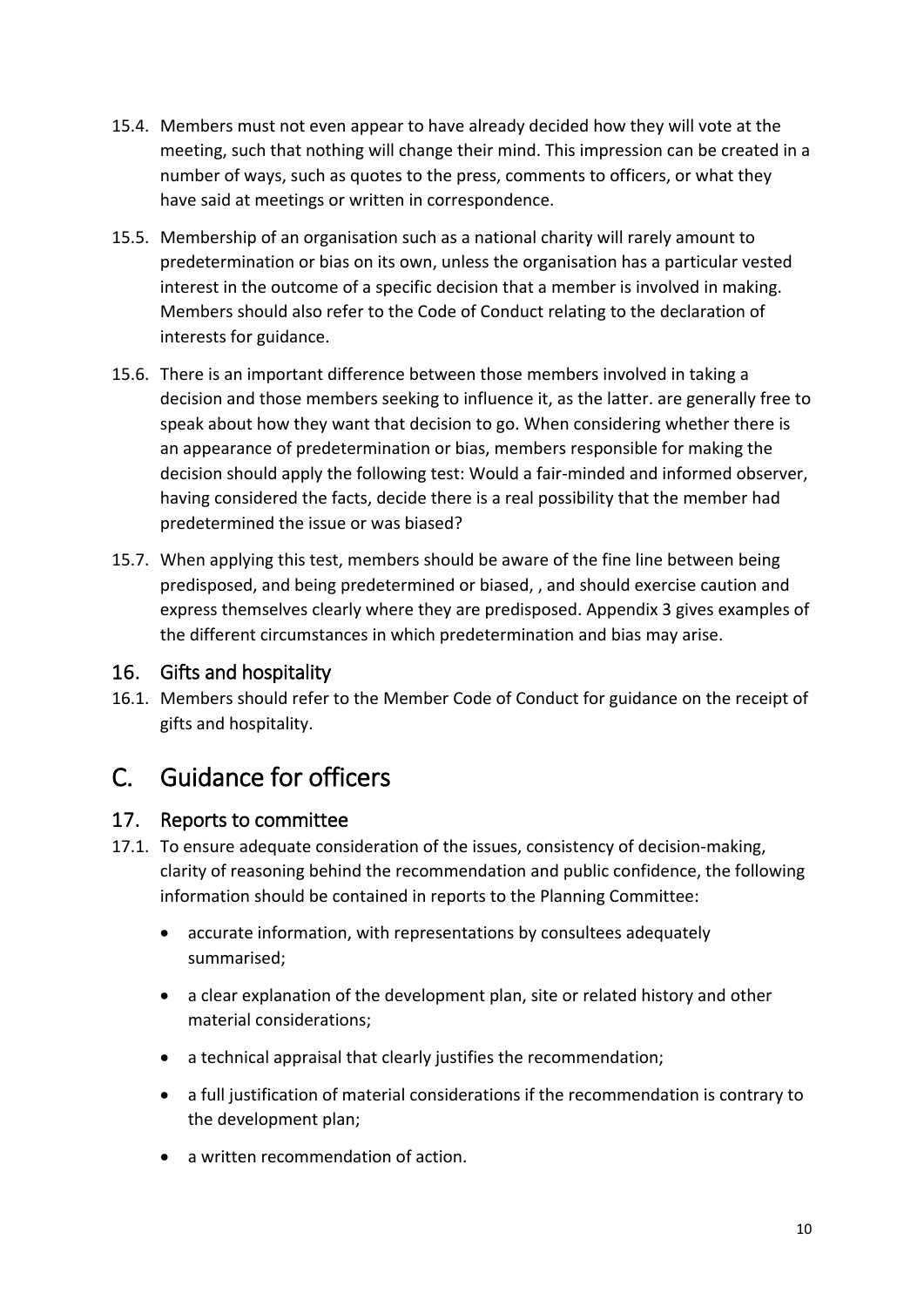17.2. Verbal reporting (except to update a report) should be rare and carefully recorded in the meeting minutes when it does occur.

# <span id="page-10-0"></span>18. Complaints and record keeping

- 18.1. Every planning application file must contain an accurate account of events throughout its life. Particular care must be taken with applications determined under powers delegated to officers. The principles of complete and accurate record keeping apply equally to enforcement and development plan matters. All files are stored electronically.
- 18.2. Complaints will be fully investigated in accordance with the Authority's complaints process, which is outlined on our website at: [How to complain \(broads](https://www.broads-authority.gov.uk/contact-us/comments-and-complaints/how-to-complain)[authority.gov.uk\)](https://www.broads-authority.gov.uk/contact-us/comments-and-complaints/how-to-complain) .

## <span id="page-10-1"></span>19. Gifts and hospitality

19.1. Officers should treat with caution any offer of a gift, favour or hospitality, or any other benefit, to themselves or a family member made by an organisation or member of the public with whom they have dealings in the course of their work. Officers should refer to the Code of Conduct for Employees, or to the Head of Human Resources, for further advice.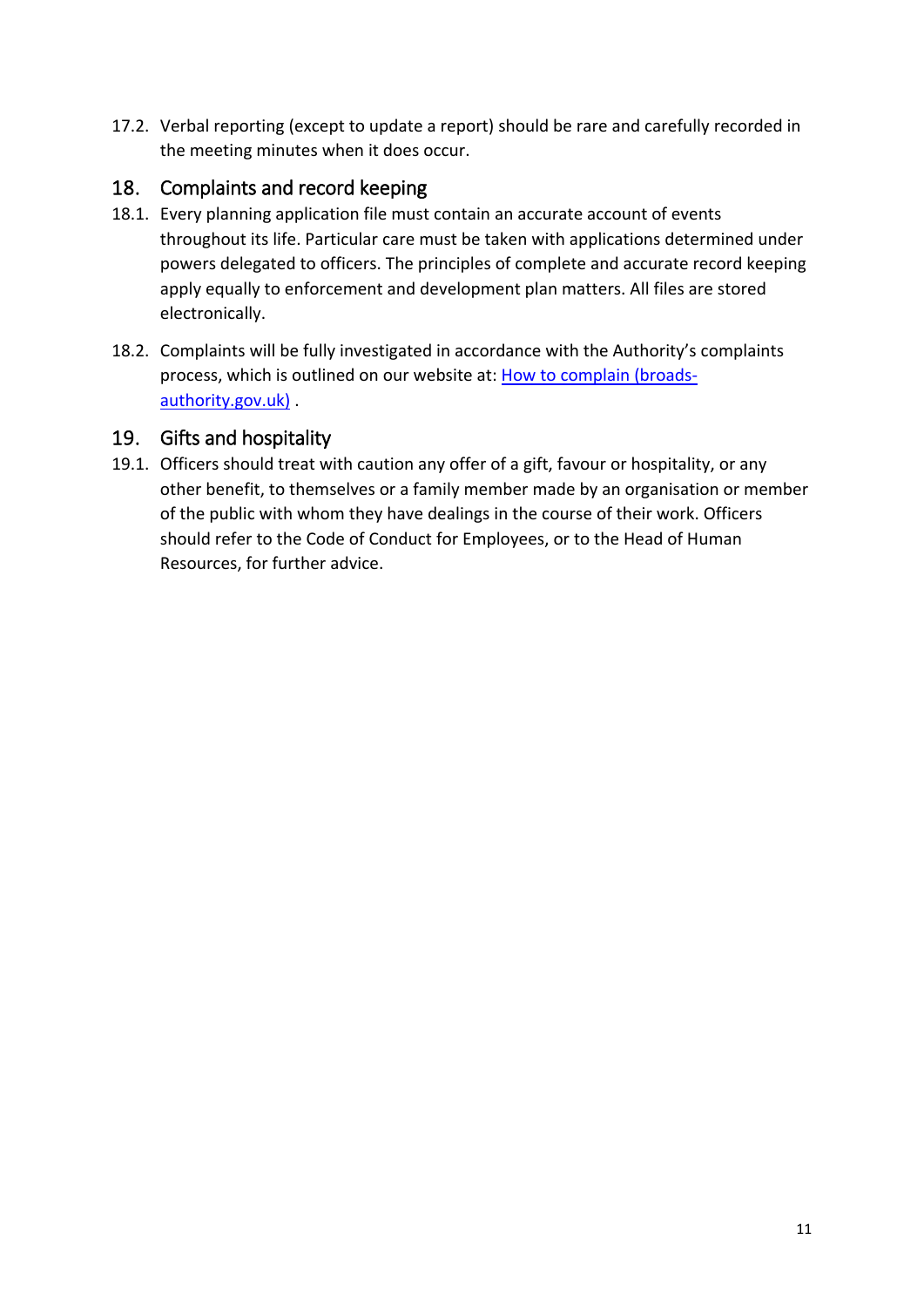

# <span id="page-11-0"></span>Public Speaking Scheme at Planning Committee

## <span id="page-11-1"></span>Purpose

The purpose of the Public Speaking Scheme at the Authority's Planning Committee is to allow applicants and objectors to speak in support of, or objection to, a planning proposal being considered by the committee.

The views of County and District Councils, Parish Councils and the Highway Authority will be reported to the Planning Committee when received in time for the agenda. Parish Councils and Ward or Division members of District Councils and the County Council may also address the Planning Committee as part of the Public Speaking Scheme.

The Scheme applies to matters where the Broads Authority is the decision maker, and not where the Authority is asked to respond as a consultee to a proposal.

The scheme does not apply to enforcement matters, applications where the proposal is dealt with or refused under delegated powers, consultations or planning policy matters such as the Local Plan for the Broads.

#### <span id="page-11-2"></span>Objecting to an application

While it is not essential, objectors to applications are encouraged to follow the process of making formal written submissions, which can then be referred to in reports to the Planning Committee. An opportunity to speak in front of the committee is also available if a formal objection has previously been made.

It is important to stress that there is no disadvantage to objectors who do not present their objection in person in front of the committee. Planning officers will make sure that all objections received are reported fairly, and members will fully consider the matters raised when making a decision.

#### <span id="page-11-3"></span>Supporting an application

Either the applicant or their agent (but not both) has the opportunity to speak at the meeting in support of the application. Any other supporters are asked to share the applicant's allotted speaking time. Applicants are also encouraged to work with the Planning Case Officer to make sure sufficient information has been submitted in advance to allow the Planning Committee to make a fully informed decision.

#### <span id="page-11-4"></span>Speaking at committee

It is the responsibility of objectors and the applicant/agent to contact the Planning Case Officer to follow the progress of the application, and arrange to attend the committee meeting at which the application is being considered. Progress on applications, together with committee agenda and reports, are made available on the Authority's website at [https://www.broads-authority.gov.uk/about-us/committees.](https://www.broads-authority.gov.uk/about-us/committees)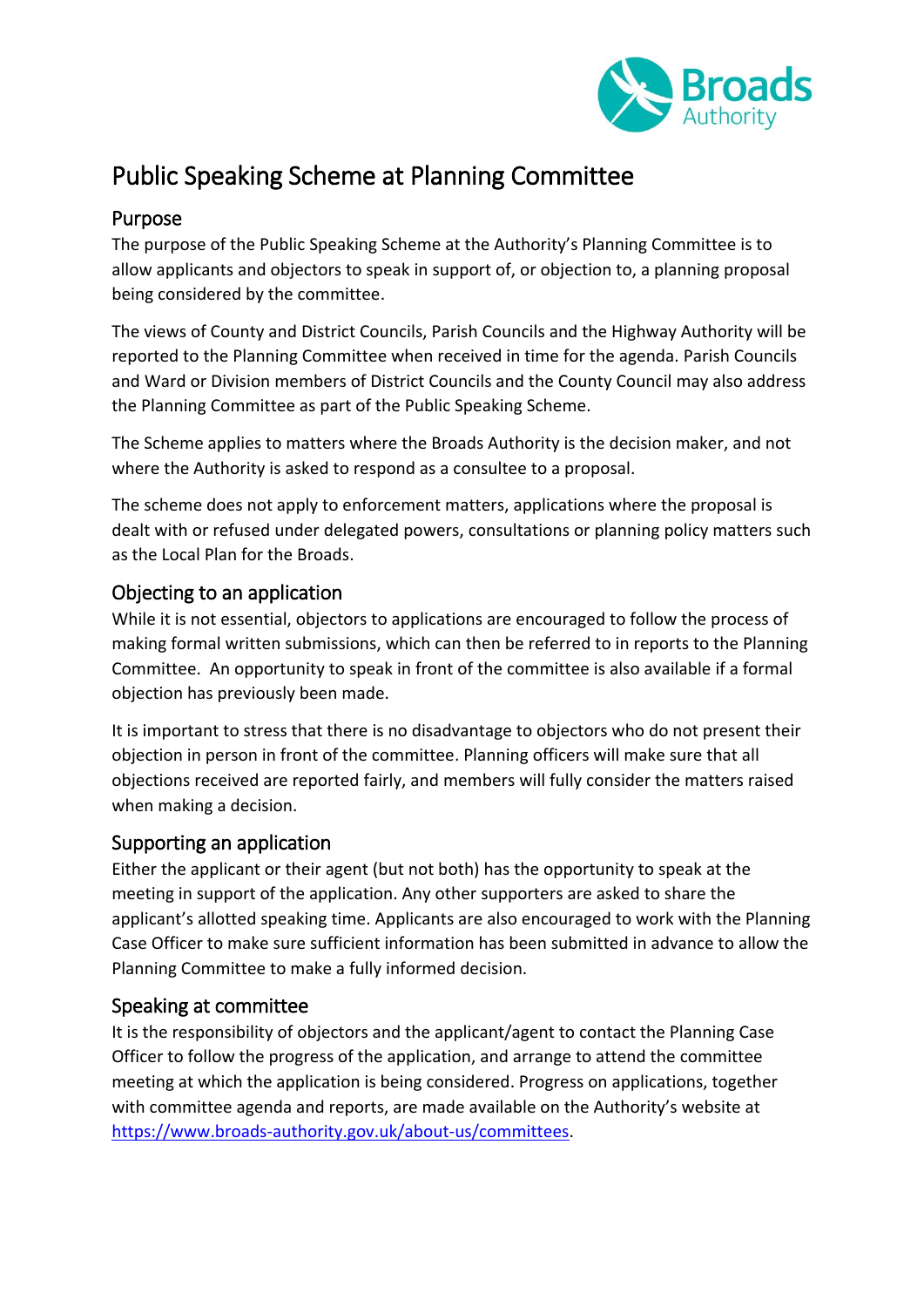A request to speak should be made to the Governance team as soon as possible, and at the latest by 3pm the day before the meeting. The Governance team will notify the committee Chair and the Planning Case Officer of the request. As noted above, objectors are encouraged to submit a formal written submission.

To be taken into account, any additional material on any applications or Enforcement Matters must be received at least 3 days before the meeting, otherwise it will not be taken into account. This is to give members sufficient time to consider all relevant information. However, this does not prevent those who have registered to speak from making the points within their allotted time for public speaking. Any correspondence for members concerning an application before the committee must also be addressed to the Planning Case Officer so they can provide professional advice to members. Failure to follow this process may result in items being deferred or late information being discounted.

Space is set aside in the meeting room for speakers to address the meeting. The Chair will ask all members of the public who wish to speak to come up to the public speaking space at the start of the presentation on the relevant application. The Chair may consider changing the order of the agenda in cases of exceptional public interest.

Public speaking will begin immediately after the Planning Officer's presentation, at which they will describe the proposal and site location, outline responses received, give policy guidance and make an overall assessment of the proposal with a recommendation to the committee. Representations will then be heard in the following order:

- Parish Councillors (5 minutes)
- Objectors (total of 5 minutes)
- Applicant/agent/supporters (total of 5 minutes)
- Ward or Division Councillors (5 minutes)

Any extensions to the time limit for all speakers is at the discretion of the Chair.

Any speaker who wishes to make a visual presentation to the committee, must notify the Governance team by 3pm on the previous day to see whether the necessary equipment can be made available, and the presentation is in an accessible format.

If there are several objectors, they should agree beforehand on sharing or delegating their time. This also applies to the applicant, agent and any supporters. The Chair will try to make sure points are not repeated. If there are exceptional circumstances of public interest, the Chair has discretion to increase the time allocated.

With the Chair's permission, members or officers will be allowed additional time to ask questions of the objector and the applicant, agent and supporters to seek clarification about the points raised **only**. This will be additional time to that allocated for public speaking..

Speakers are **not** allowed to question other speakers, members or officers. The Planning Officer will respond to comments and members' questions.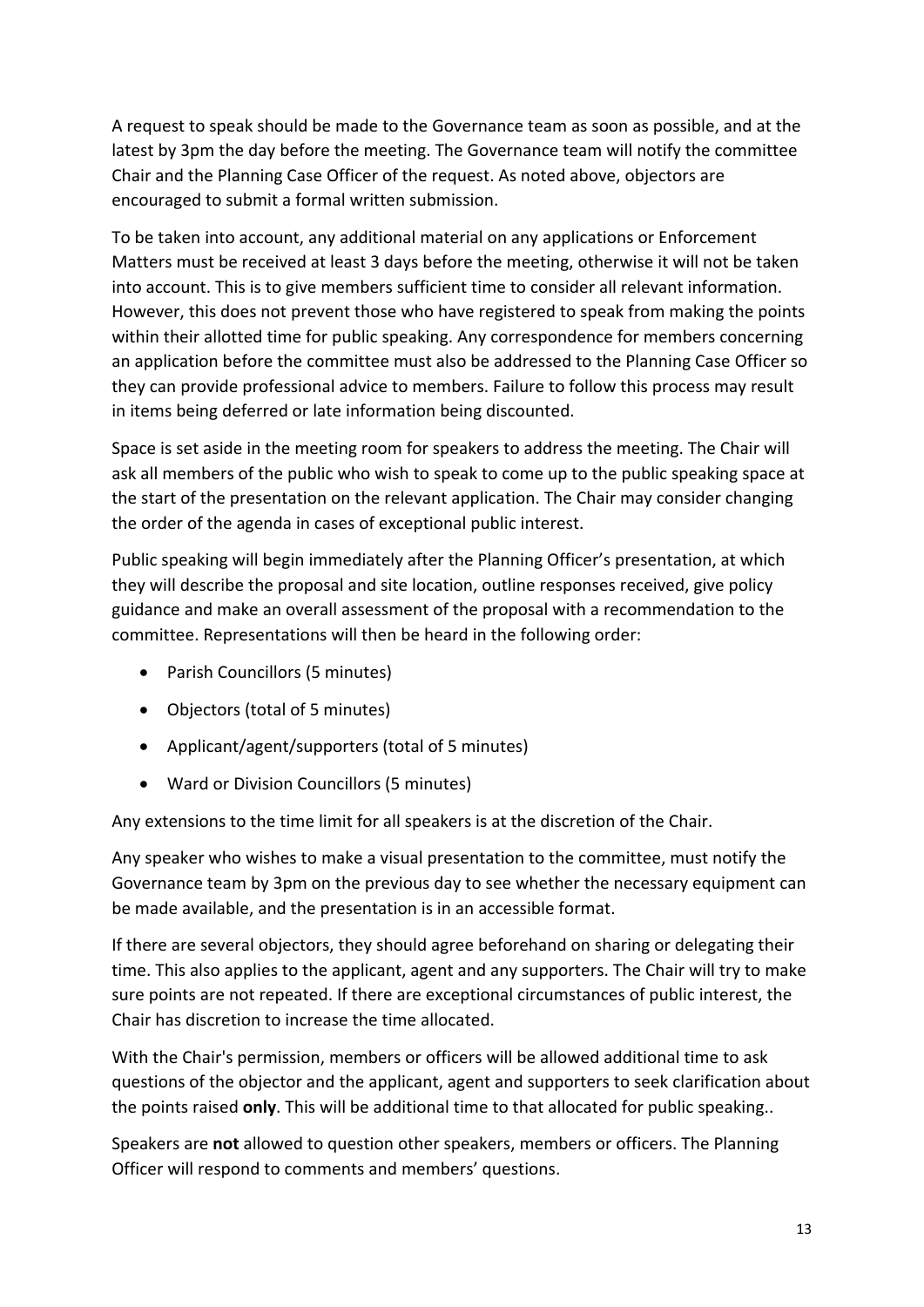# <span id="page-13-0"></span>Deferral

If new evidence is brought to the committee that could significantly affect or influence a decision, it may be necessary to defer consideration of the application to a subsequent meeting to allow members and officers to make a full assessment of the case.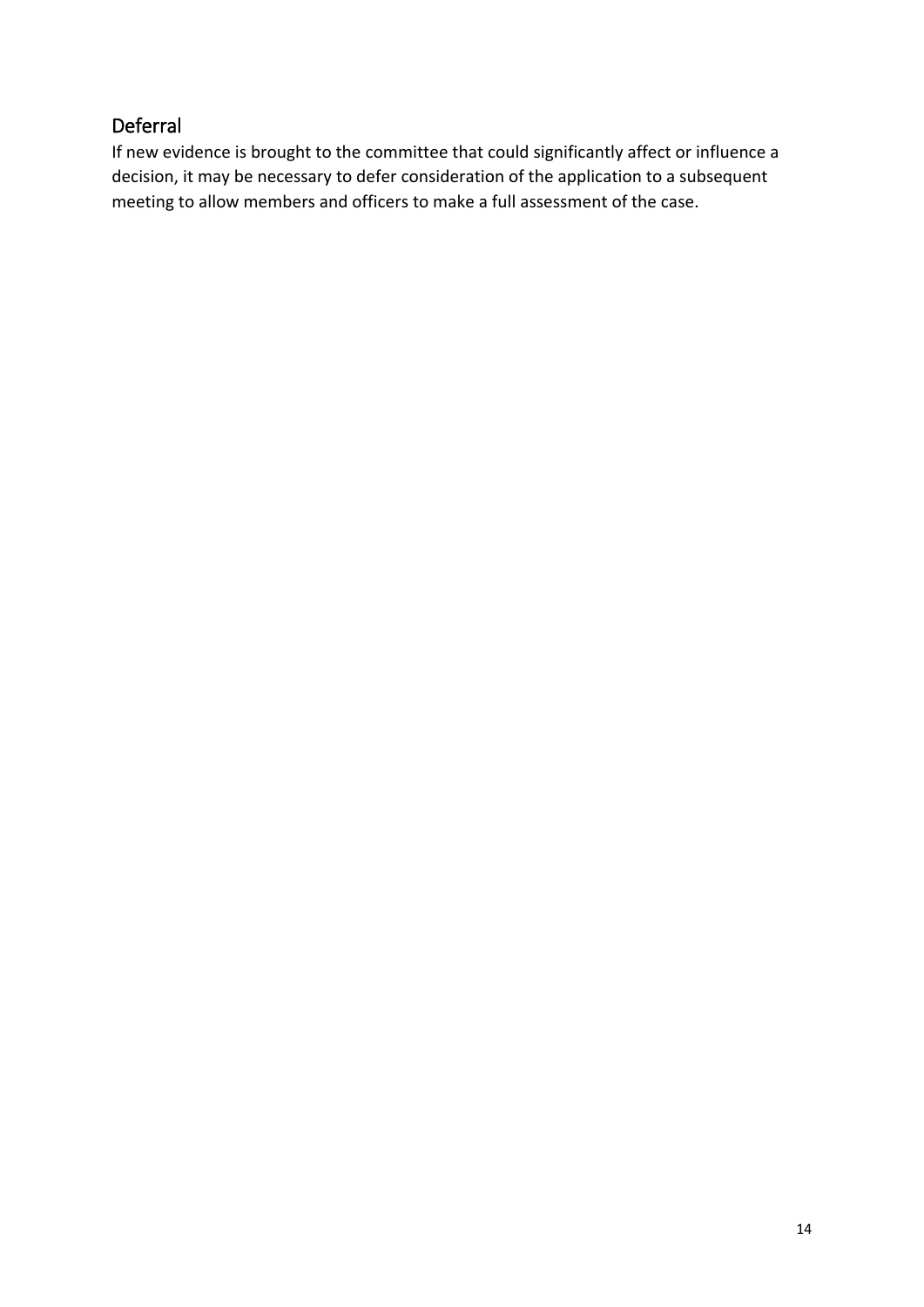# <span id="page-14-0"></span>Appendix 2 - Protocol at Planning Committee site visits

# <span id="page-14-1"></span>Selection of site visits

Planning Committee site visits are one way to make sure members get sufficient information about a site and surrounding area to reach a decision on a particular application. The visits are used selectively as fact-finding exercises (similar to Planning Inspector site visits) to supplement officer reports and other information. They may not be appropriate where matters of fundamental planning policy are involved and there are no significant other material considerations. They are not formal committee meetings, and no decisions or recommendations are made at them.

The decision to hold a site visit is at the committee's discretion, and may be appropriate where:

- Officers recommend a visit because of specific aspects of the application;
- The issues are finely balanced and member assessment and judgement can only be concluded by a site inspection;
- The details are complex, or the impacts on neighbour amenity or the wider landscape are difficult to envisage other than by site assessment;
- It is beneficial in the interests of local decision-making to demonstrate that all aspects of a proposal have been considered on site.

Determination of the majority of applications will not involve a site visit.

#### <span id="page-14-2"></span>Member attendance

All Planning Committee members are invited to attend site visits and are encouraged to do so wherever possible. Members are sent details of the visit in advance, including a site location map. Members who attend the site visit but not the committee meeting where the application will be considered are invited to send any comments to the Governance Officer before the committee meeting.

#### <span id="page-14-3"></span>Dates and times

Site visits are normally held two weeks before a Planning Committee meeting, starting at 10am.

## <span id="page-14-4"></span>Other attendees

In addition to members, the following people are invited to the site visit in a consultative capacity:

- a representative from the Parish Council;
- the local District Council member;
- a representative from the Broads Society (as an observer).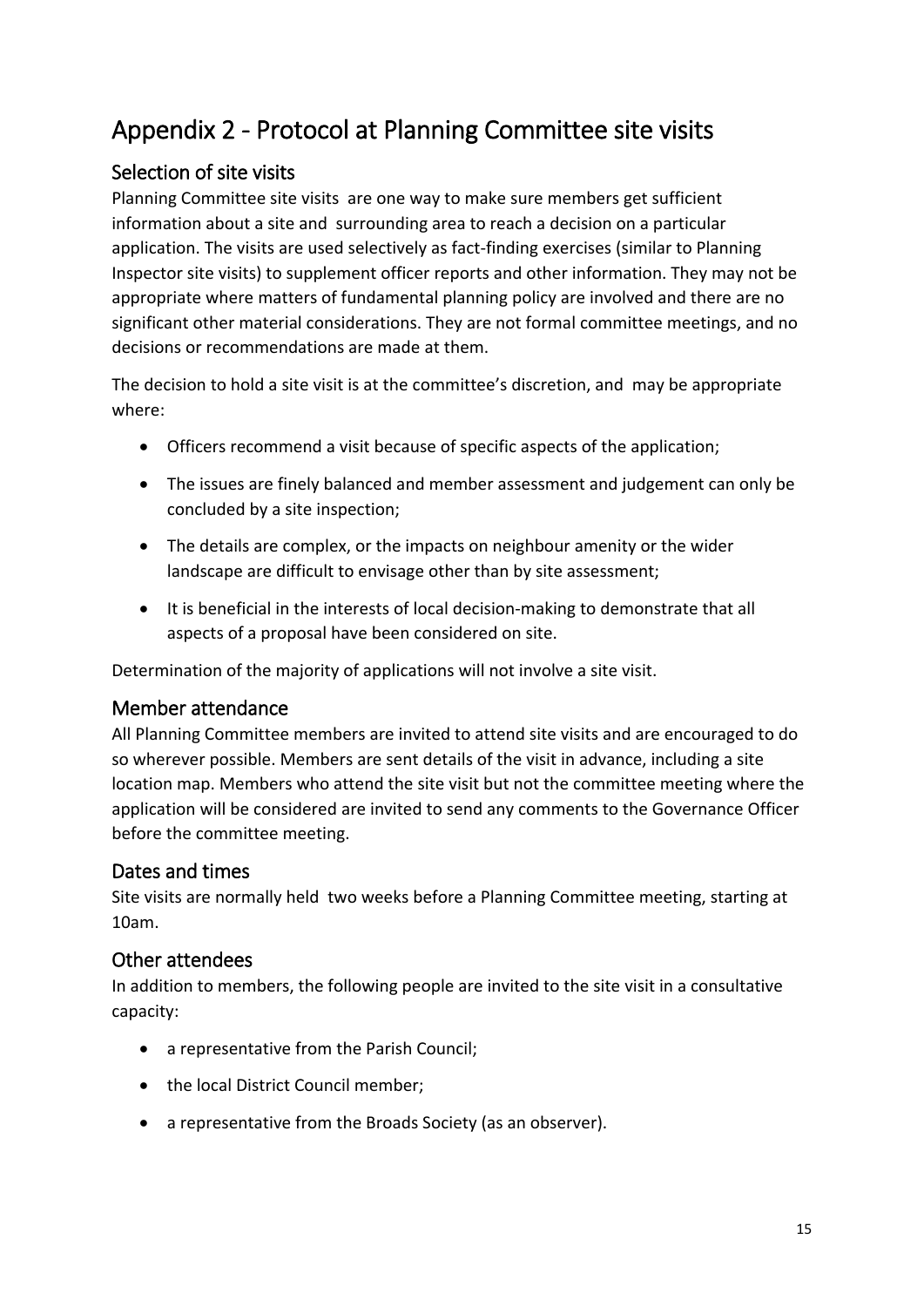The applicant's agent is notified of the proposed date and fact-finding nature of the visit, and permission is requested for access to the land..

#### <span id="page-15-0"></span>Conduct at site visit

The procedure at a site visit is as follows:

- (i) The Chair welcomes those attending, reminding them that the site visit is for fact finding only; no decision will be made on site, and the application will be considered for determination at a future committee meeting. The aim of the visit is not to debate the issues, but to make sure all participants are satisfied that members have seen all the appropriate details of the site and its surroundings. The Chair will remind members of the points in the 'Notes for members' section below.
- (ii) Apologies are noted.
- (iii) The Planning Officer describes the application giving details of the site, the development proposed and any updated information. They will show and explain any relevant drawings, and pay particular attention to the context of the site in the Broads area.
- (iv) Comments from other officers are invited, where appropriate, including:
	- County Council (Highways) Officer;
	- Other Broads Authority officers, e.g. Ecologist.
- (v) Questions from Planning Committee members are invited.

**Note:** At the Chair's discretion the applicants, other invitees or third parties may be asked to provide factual information about the application, but will not be invited to 'put their case'. Representations in support of or objection to the application should be made in writing to the Authority.

- (vi) Attendees walk around the site as a group, if necessary. At each stop, the Chair will ask if everyone is satisfied that all appropriate factual matters have been seen.
- (vii) The Chair concludes and closes the visit by reminding attendees when the application will be heard by the Planning Committee (if known) and when public speaking will be in operation.

The Chair may ask whether anyone (other than the applicant) wishes to refer to any points that require clarification before the committee meeting.

A summary note of the site visit is taken on the day and included with the agenda papers for the relevant committee meeting. The note is also available on the public record of the application.

Notes for members: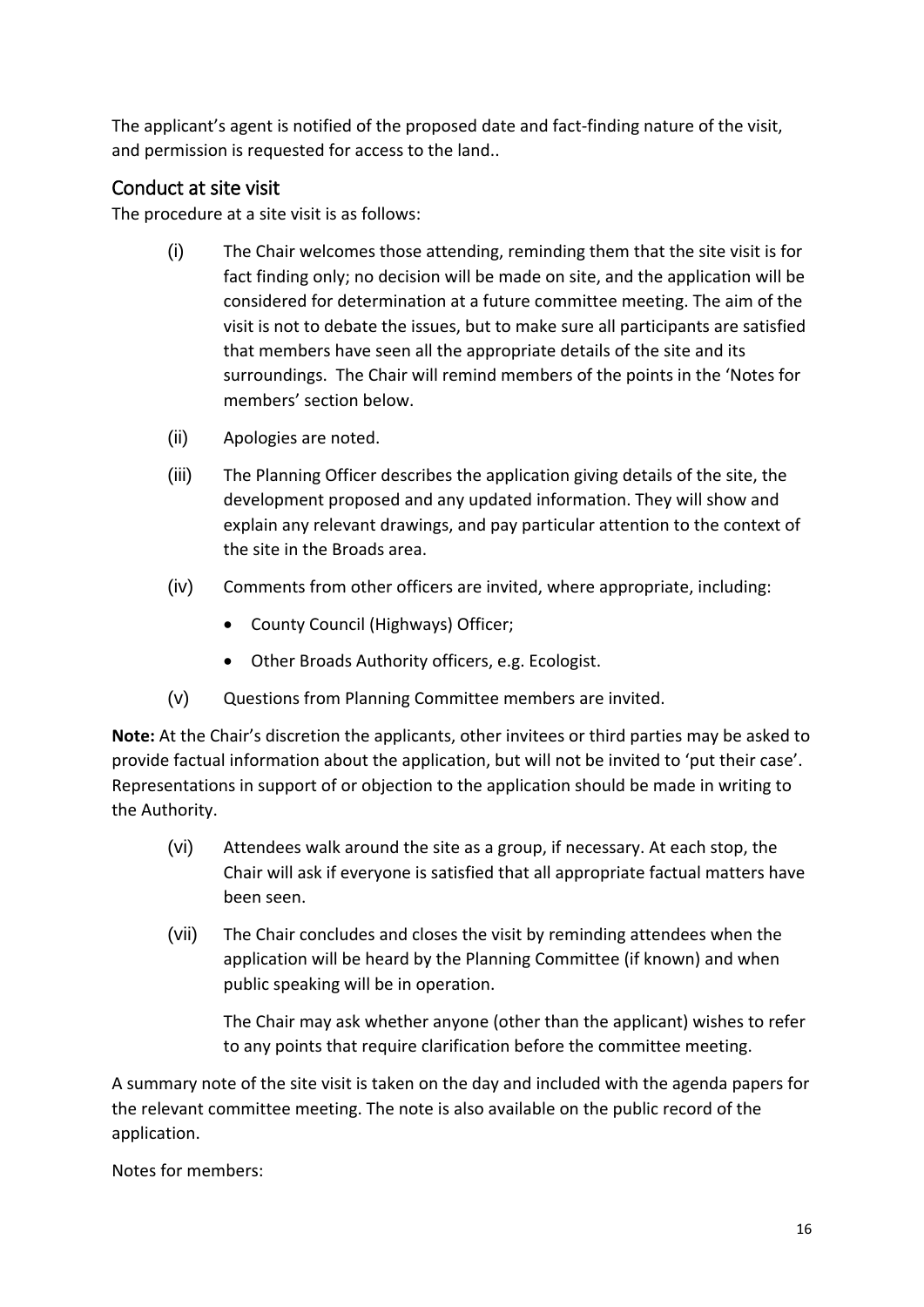- In view of the fact-finding nature of the site visit, members should be as impartial as possible before, during and after the visit.
- Participants should keep together as one group while moving around a site.
- Members should avoid discussing the application with applicants/agents or objectors before, during or after the site visit. If members wish to ask questions of any party, this should take place only when the whole group is present.
- Members should politely deflect any attempts at lobbying, by suggesting that comments be put in writing to the Authority or made during public speaking at the Planning Committee.
- Any member wishing to view a site outside an organised site visit should do so only from public vantage points, and should not enter into discussions with applicants/agents within the site.